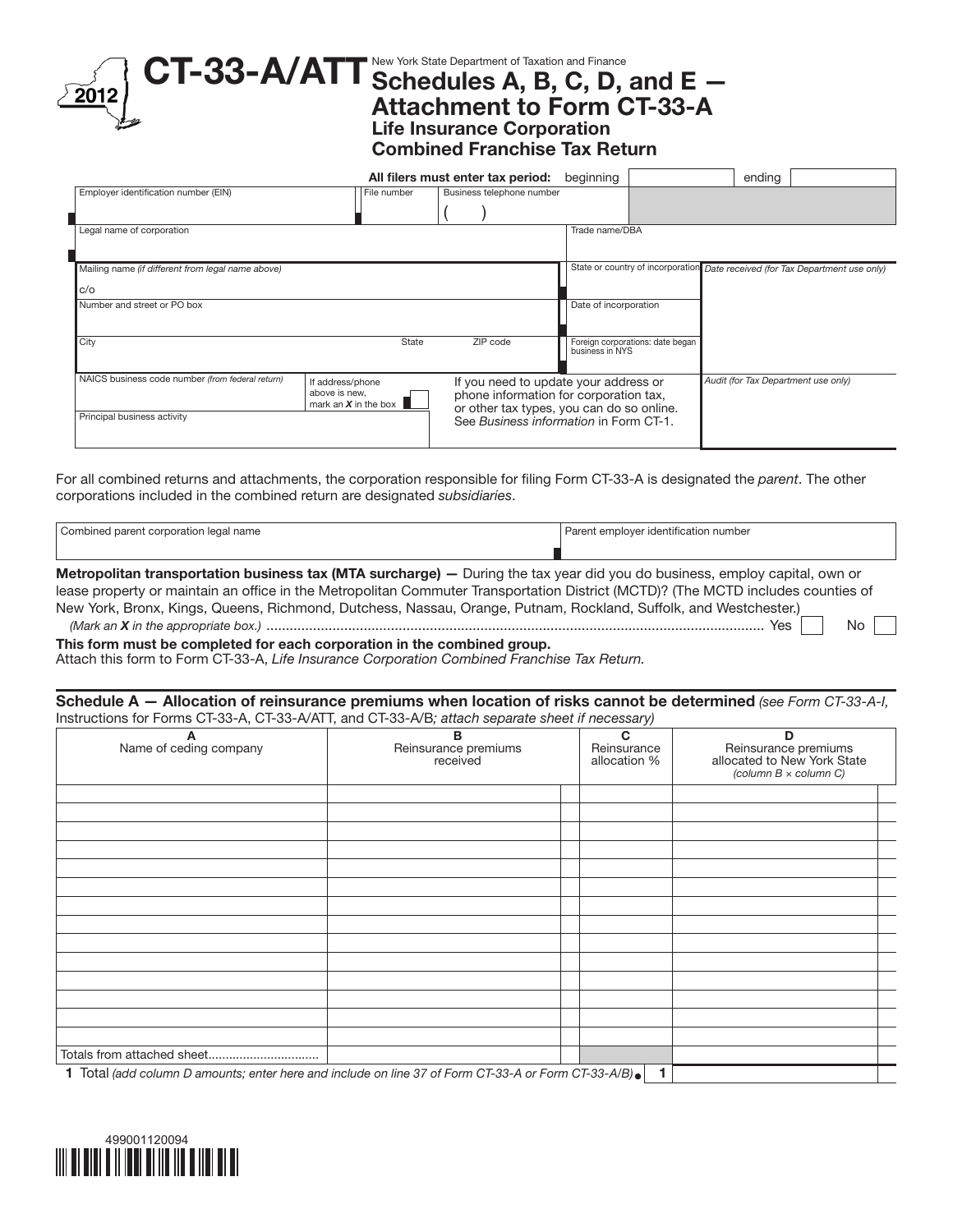| ll enal<br>pration<br>.<br>. | <br>∩umber<br>™ ⊓⊓⊓r<br>⊟ ∨e<br>1 H<br>. |
|------------------------------|------------------------------------------|

## Schedule B - Computation and allocation of subsidiary capital *(see instructions; attach separate sheet if necessary)*

|           |                                         | corresponding lines below)                                                                         |                                                                          | A - Description of subsidiary capital (list the name of each corporation and the EIN here; for each corporation complete columns B through G on the |                                      |                                                                           |
|-----------|-----------------------------------------|----------------------------------------------------------------------------------------------------|--------------------------------------------------------------------------|-----------------------------------------------------------------------------------------------------------------------------------------------------|--------------------------------------|---------------------------------------------------------------------------|
| Item      |                                         |                                                                                                    |                                                                          | <b>EIN</b>                                                                                                                                          |                                      |                                                                           |
| Α         |                                         |                                                                                                    |                                                                          |                                                                                                                                                     |                                      |                                                                           |
| B         |                                         |                                                                                                    |                                                                          |                                                                                                                                                     |                                      |                                                                           |
| C         |                                         |                                                                                                    |                                                                          |                                                                                                                                                     |                                      |                                                                           |
| D         |                                         |                                                                                                    |                                                                          |                                                                                                                                                     |                                      |                                                                           |
| E         |                                         |                                                                                                    |                                                                          |                                                                                                                                                     |                                      |                                                                           |
| A<br>Item | B<br>$%$ of<br>voting<br>stock<br>owned | С<br>Average fair<br>market value                                                                  | D<br><b>Current liabilities</b><br>attributable to<br>subsidiary capital | Е<br>Net average fair<br>market value<br>(column C - column D)                                                                                      | F<br>Issuer's<br>lallocation<br>$\%$ | G<br>Value allocated<br>to New York State<br>(column $E \times$ column F) |
| Α         |                                         |                                                                                                    |                                                                          |                                                                                                                                                     |                                      |                                                                           |
| B         |                                         |                                                                                                    |                                                                          |                                                                                                                                                     |                                      |                                                                           |
| C         |                                         |                                                                                                    |                                                                          |                                                                                                                                                     |                                      |                                                                           |
| D         |                                         |                                                                                                    |                                                                          |                                                                                                                                                     |                                      |                                                                           |
| E         |                                         |                                                                                                    |                                                                          |                                                                                                                                                     |                                      |                                                                           |
|           | Totals from attached sheet              |                                                                                                    |                                                                          |                                                                                                                                                     |                                      |                                                                           |
| 2         |                                         | Totals (add amounts in columns C, D, and E)                                                        |                                                                          |                                                                                                                                                     |                                      |                                                                           |
|           | $\mathbf{2}$<br>$\bullet$               |                                                                                                    |                                                                          |                                                                                                                                                     |                                      |                                                                           |
|           |                                         | 3 Allocated subsidiary capital (add column G amounts; enter here and on line 52 of Form CT-33-A or |                                                                          |                                                                                                                                                     |                                      |                                                                           |
|           |                                         |                                                                                                    |                                                                          |                                                                                                                                                     | 3                                    |                                                                           |

## Schedule C — Computation of business and investment capital *(see instructions)*

|                                                     |   | Beginning of year | в<br>End of year | Average fair market<br>value basis |
|-----------------------------------------------------|---|-------------------|------------------|------------------------------------|
|                                                     | 4 |                   |                  |                                    |
| 5 Fair market value adjustment (attach computation; |   |                   |                  |                                    |
| show any negative amounts with a minus (-) sign)    | 5 |                   |                  |                                    |
| 6 Nonadmitted assets from annual statement          | 6 |                   |                  |                                    |
|                                                     |   |                   |                  |                                    |
| 8 Assets, excluding subsidiary assets included      |   |                   |                  |                                    |
| on line 2, column C, held as reserves under         |   |                   |                  |                                    |
| New York State Insurance Law sections 1303,         |   |                   |                  |                                    |
| 1304, and 1305 (use same method to value            |   |                   |                  |                                    |
|                                                     | 8 |                   |                  |                                    |